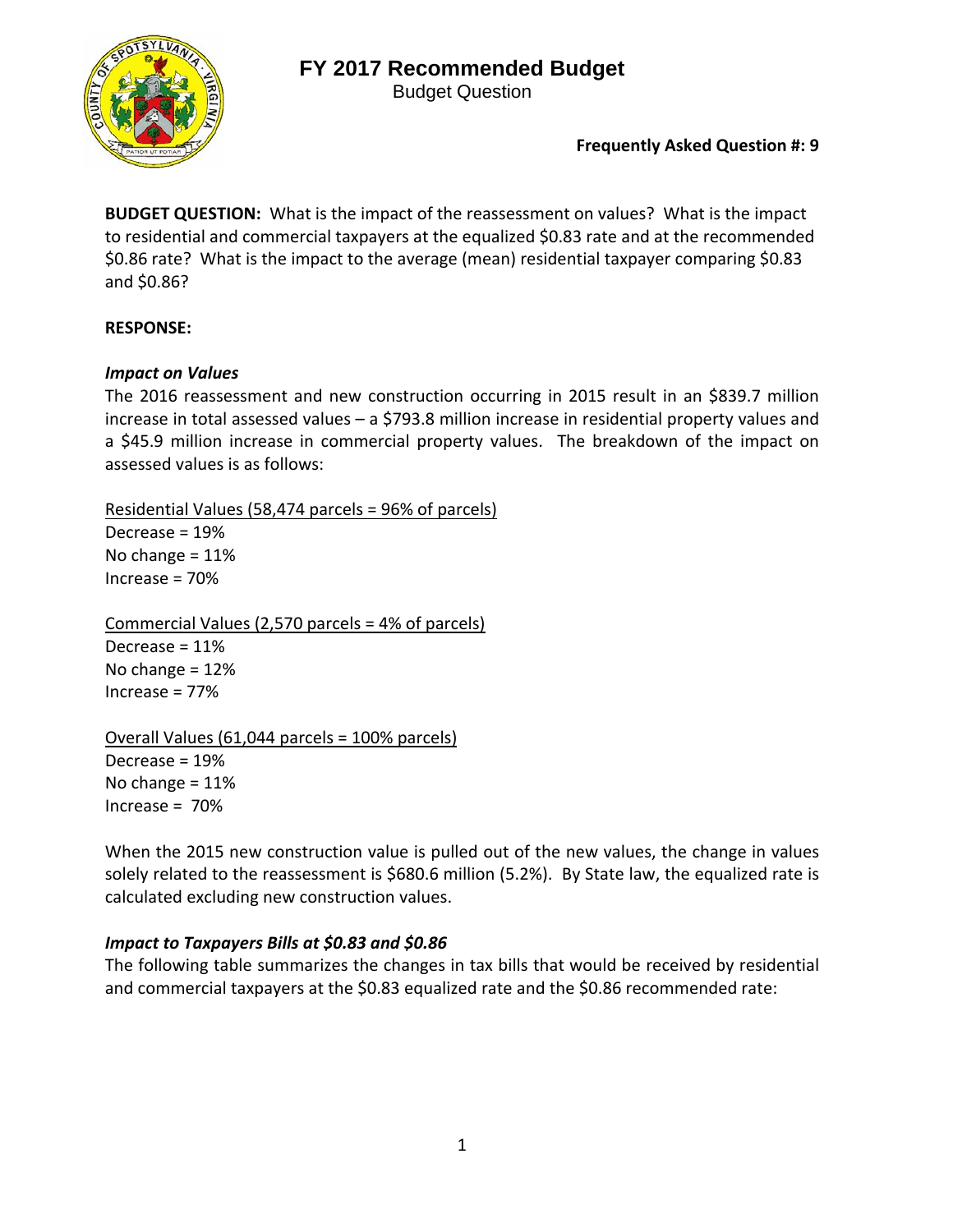## **FY 2017 Recommended Budget**

Budget Question

|        | <b>Residential</b>            |          | <b>Commerical</b>             |          |
|--------|-------------------------------|----------|-------------------------------|----------|
| Rate   | No Change/<br><b>Decrease</b> | Increase | No Change/<br><b>Decrease</b> | Increase |
| \$0.83 | 46.6%                         | 53.4%    | 57.3%                         | 42.7%    |
| \$0.86 | 29.9%                         | 70.1%    | 22.6%                         | 77.4%    |

Residential: At the equalized real estate tax rate of \$0.83 per \$100 of assessed value, the majority of those in the no change or decrease group would see taxes decrease by as much as \$49. Of those in the increase group, the majority would see taxes increase by as much as \$100. At the recommended rate of \$0.86, the majority of those in the no change or decrease group would see taxes decrease by as much as \$49, whereas the majority of those in the increase group would see taxes increase by as much as \$200.

*Commercial:* At both the equalized rate of \$0.83 and the recommended rate of \$0.86, the majority of those in the no change or decrease group would see taxes decrease by as much as \$199. Of those in the increase group, the majority would see taxes increase by as much as \$150.

Additional statistics are included as Attachment A for the \$0.83 scenario and as Attachment B for the \$0.86 scenario.

### *Impact to Average Residential Taxpayer*

The following table shows the difference between the \$0.83 equalized rate and the \$0.86 recommended rate for the average residential taxpayer. The "All residential properties" line includes raw land. The "Residential properties with home" line includes only those residential properties upon which a home is sited.

|                                  | Mean Value | <b>Bill at \$0.83</b> | Bill at \$0.86 Difference |           |
|----------------------------------|------------|-----------------------|---------------------------|-----------|
| All residential properties       | \$193,553  | \$1,606               | \$1,665                   | $$58^{1}$ |
| Residential properties with home | \$244,500  | \$2,029               | \$2,103                   | $$73^2$   |

<sup>1</sup>Each penny on the tax rate equates to an annual bill of \$19.36 to the average residential property including raw land.<br><sup>2</sup>Each penny on the tax rate equates to an annual bill of \$24.45 to the average residential proper Each penny on the tax rate equates to an annual bill of \$24.45 to the average residential property on which a home is sited.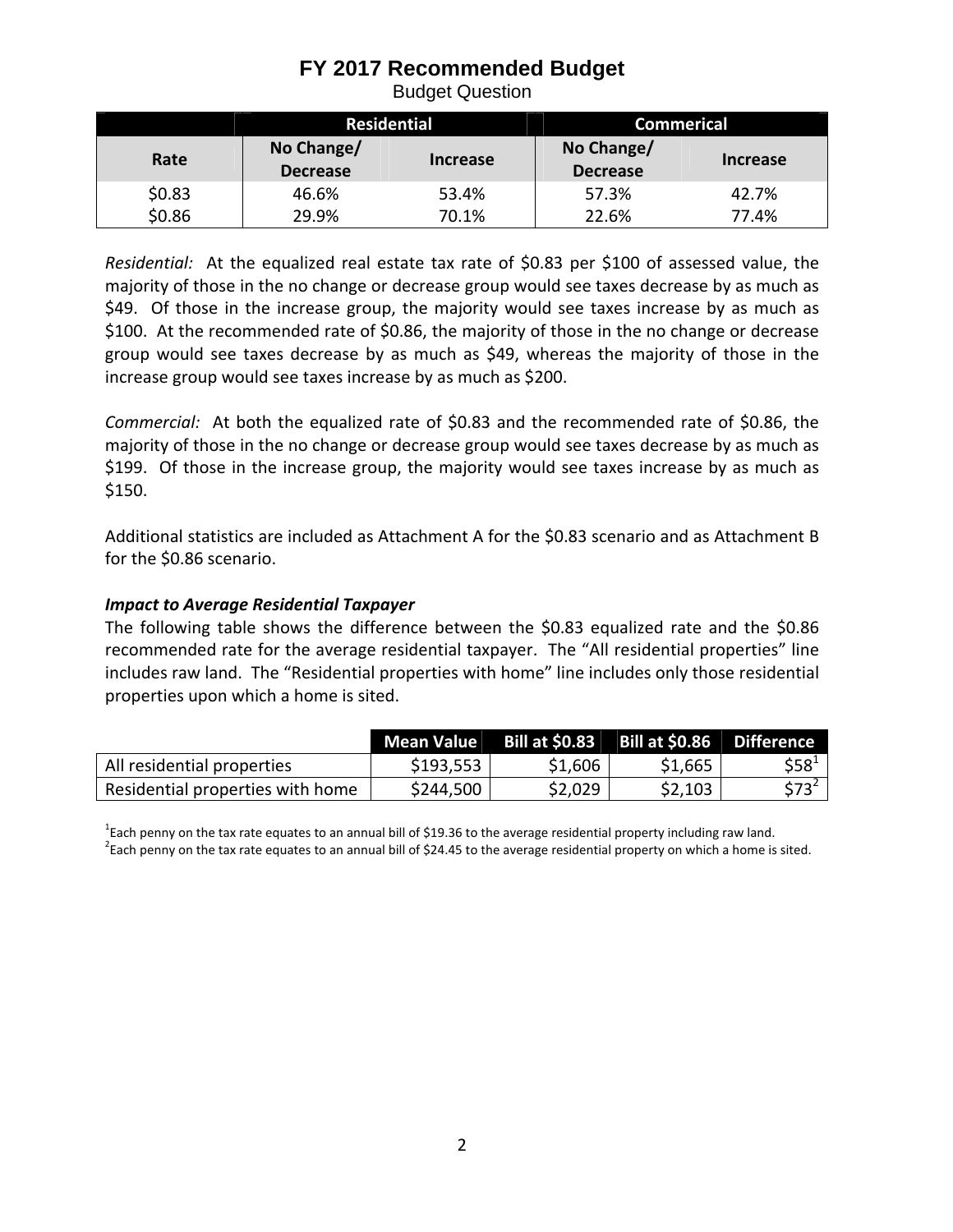# Attachment A

# Overall Change in Preliminary AV: +6.4%

\$0.83

| <b>Residential Summary</b> |                                               |  |  |
|----------------------------|-----------------------------------------------|--|--|
|                            | 29.9% No change or decrease in assessed value |  |  |
|                            | Of this $29.9\%$                              |  |  |
|                            | 35.4% No change                               |  |  |
|                            | 30.7% Decrease of 0.1% - 9.9%                 |  |  |
|                            | 8.8% Decrease of 10.0% - 19.9%                |  |  |
|                            | 24.3% Decrease of 20.0% - 24.9%               |  |  |
|                            | 0.2% Decrease of 25.0% - 29.9%                |  |  |
|                            | 0.2% Decrease of 30.0% - 39.9%                |  |  |
|                            | 0.4% Decrease of $40.0% +$                    |  |  |
| VALUES                     | 100.0%                                        |  |  |
|                            |                                               |  |  |
|                            | 70.1% Increase in assessed value              |  |  |
|                            | Of this $70.1\%$                              |  |  |
|                            | 36.1% Increase of 0.1% - 5%                   |  |  |
|                            | 32.0% Increase of 5.1% - 10%                  |  |  |
|                            | 23.7% Increase of 10.1% - 20%                 |  |  |
|                            | 5.2% Increase of 20.1% - 30%                  |  |  |
|                            | 2.9% Increase of 30.1% +                      |  |  |
|                            | 100.0%                                        |  |  |

## **Residential Summary (\$0.83)\***

|              | 46.6% of residential property taxpayers will see |                                                  |  |
|--------------|--------------------------------------------------|--------------------------------------------------|--|
|              | no change or decrease in bill at \$0.83 rate     |                                                  |  |
|              |                                                  |                                                  |  |
|              | Of this $46.6\%$                                 |                                                  |  |
|              |                                                  | 73.2% will see decrease of \$0 - \$49            |  |
|              |                                                  | 14.3% will see decrease of \$50 - \$99           |  |
|              |                                                  | 8.4% will see decrease of \$100 - \$149          |  |
|              |                                                  | 2.7% will see decrease of \$150 - \$249          |  |
|              |                                                  | 1.4% will see decrease of $$250 +$               |  |
|              | 100.0%                                           |                                                  |  |
|              |                                                  |                                                  |  |
| <b>BILLS</b> |                                                  | 53.4% of residential property taxpayers will see |  |
|              |                                                  | increases in their bills                         |  |
|              | Of this $53.4\%$                                 |                                                  |  |
|              |                                                  | 4.9% will see increase of \$1 - \$5              |  |
|              |                                                  | 4.3% will see increase of \$6 - \$10             |  |
|              |                                                  | 7.2% will see increase of \$11 - \$20            |  |
|              |                                                  | 22.1% will see increase of \$21 - \$50           |  |
|              |                                                  | 23.0% will see increase of \$51 - \$100          |  |
|              |                                                  | 27.1% will see increase of \$101 - \$200         |  |
|              |                                                  | 9.1% will see increase of \$201 - \$500          |  |
|              |                                                  | 2.4% will see increase of $$501 +$               |  |
|              | 100.0%                                           |                                                  |  |

### Residential Change: 7.5% Commercial Change: 1.8%



## **Commercial Summary (\$0.83)\* 57.3% of commercial property taxpayers will see no change or decrease in bill at \$0.86 rate**  $\mathbb T$  $\perp$  Of this 57.3% … 69.5% w ill see decrease of \$0 - \$199 13.8% w ill see decrease of \$200 - \$499 10.4% w ill see decrease of \$500 - \$1499 6.3% w ill see decrease of \$1500 + 100.0% **42.7% of commercial property taxpayers will see increases in their bills** Of this 42.7% … 78.0% w ill see increase of \$1 - \$150 7.9% w ill see increase of \$151 - \$300 4.1% w ill see increase of \$301 - \$500 4.6% w ill see increase of \$501 - \$1000 1.5% w ill see increase of \$1001 - \$1500 0.9% w ill see increase of \$1501 - \$2000 3.1% w ill see increase of \$2001 + 100.0%

\* The 2016 recommended rate is \$0.86. Based on preliminary assessed values, the equalized rate for 2016 is \$0.83.

**BILLS**